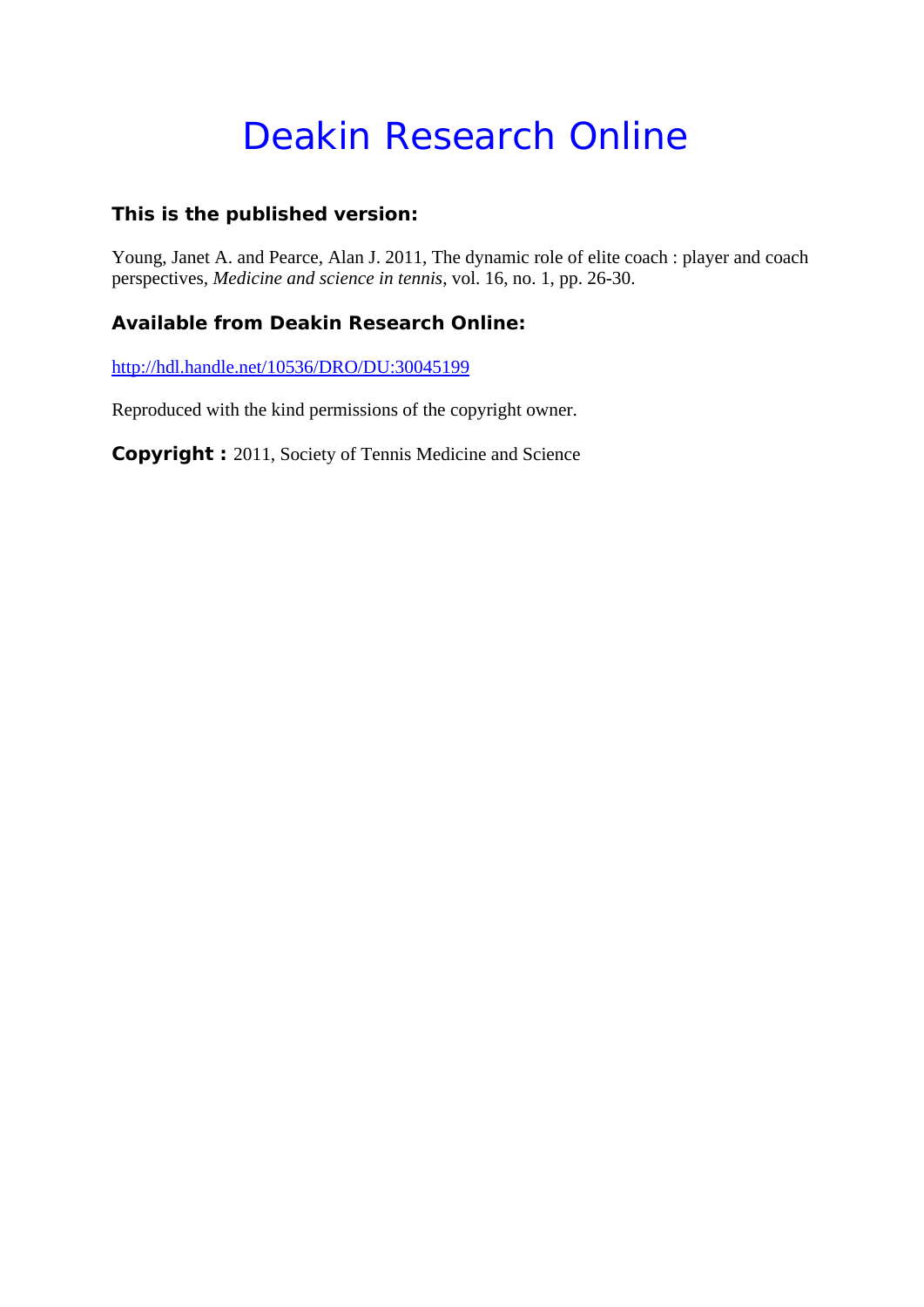Janet A. Young, Alan J. Pearce J Med Sci Tennis 2011;16(1): 26-30

# *"The Dynamic Role of Elite Coach: Player and Coach Perspectives"*

## **Abstract**

As part of a larger study on talent development, ten top ranked players and ten coaches (nominated by the player) responded to open-ended questionnaires. Players and coaches were asked them to recall their background in tennis, describe the role of the coach and any changes in this role, and offer suggestions to coaches for nurturing talent. A series of inductive content analyses was conduct to analyze the data. These analyses revealed significant, and changing, roles of the coach during a player's development to professional status. Recommendations to coaches highlighted the importance of coach philosophy, communication, and planning. Implications for coach education programs are discussed.

**Key words:** elite tennis coach, coach's role.

#### **Introduction**

It is always interesting to note the credit given to a coach when a player does well in an event. Such recognition acknowledges the contribution of this key member of a player's support group. Therefore, what do coaches contribute and why is their role an important one? A review of the tennis literature suggests coaches play a significant, and changing, role throughout an elite player's career.

#### *Studies of the role of a tennis coach*

Bloom (1) provides a framework for understanding of the role of a coach in proposing that learning a skill (such as tennis) progresses through three stages: the Early Years, the Middle Years, and the Later Years. Adopting this framework, Monsaas (2) examined 10 male and eight female US tennis players who achieved a world top 10 ranking between 1968 and 1979. Monsaas found players' first coach was typically selected because of his/ her location (nearby) and group lessons were the norm. It was the coach's role to get children interested and excited about playing and, accordingly, good interpersonal skills were essential. In the Middle Years a new type of coaching, and sometimes a new coach, was required as players committed more time and effort to the game. Lessons were individualized and coaches focused on

developing a player's technique ('thousands of balls' were hit in 'countless' drills during this stage). When players committed full-time to the sport in the Later Years, coaches worked primarily on strategy and any weaknesses in a player's game.

In a study consistent with  $Bloom's^{(1)}$  developmental perspective, Carlson<sup>(3)</sup> interviewed five professional male and five professional female Swedish tennis players. The study found the player-coach relationship was a critical factor influencing which players would succeed in reaching the pinnacle of their sport. These findings were recently endorsed by Wolfenden and Holt (4) who examined the role of coach in their study with three elite British juniors (aged 13-15 years). These researchers found coaches provided tennis-specific advice and, together with players' parents, formed an important support team for players.

Given it is now over 20 years since Monsaas's (2) pioneering study, it was considered timely to examine the role of the coach in today's tennis that has evolved so dramatically into a truly international and professional sport. The purpose of this study was to examine elite Australian female tennis players and their coaches

26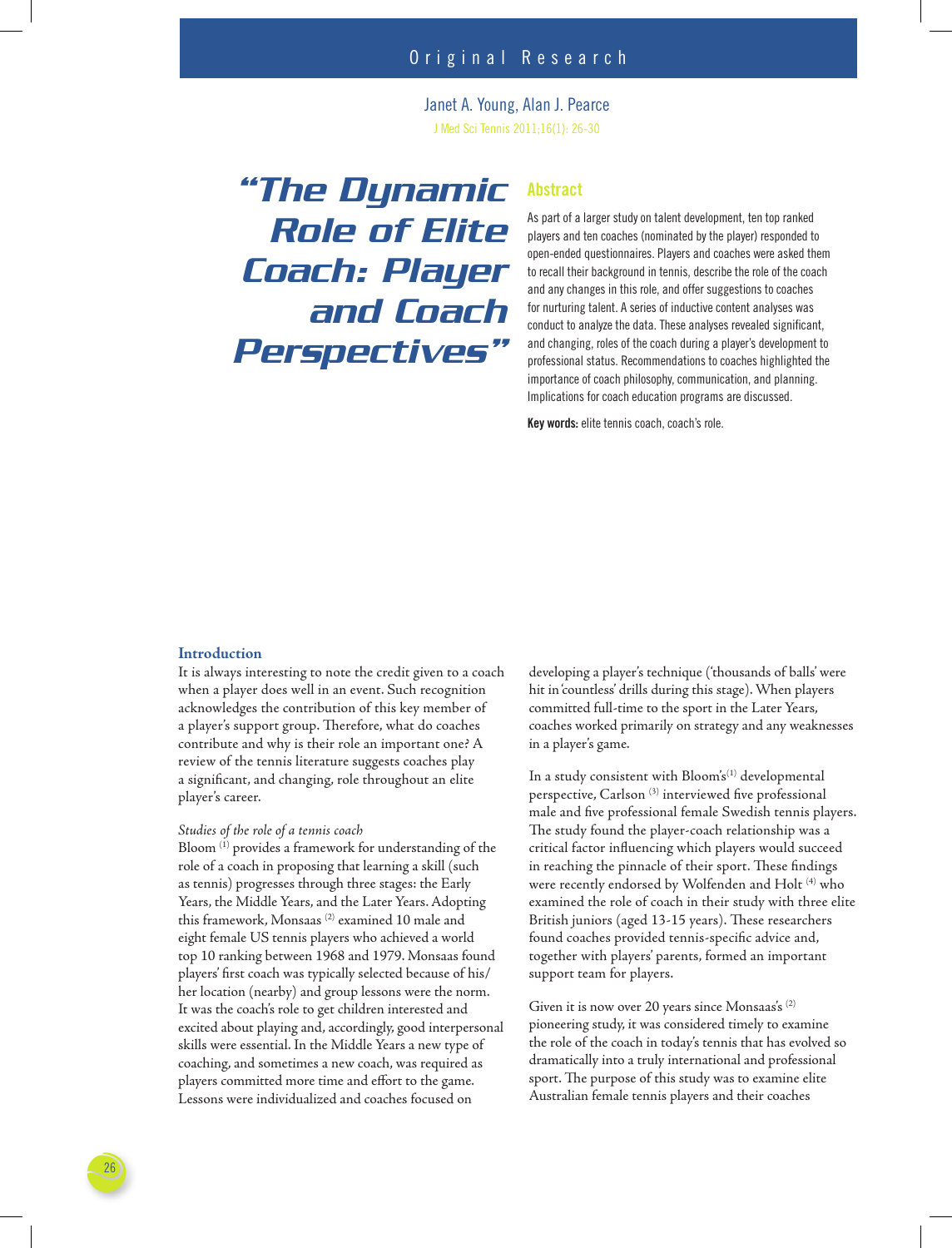in light of Australia's recent resurgence in women's tennis. Specifically, this study sought to gain a fuller understanding of the role of today's elite coach, how this role may have changed, and what recommendations elite female players and coaches have for aspiring coaches. The study was supported by the International Tennis Federation and Tennis Australia.

#### **Method**

#### *Participants*

Data were collected from 10 Australian professional female players (mean age of  $24.3 \pm 2$  years) who held a Women's Tennis Association (WTA) singles ranking (range 159 to 837) and were competing on the WTA and International Tennis Federation (ITF) women's circuits. Data was also collected from 10 coaches nominated by players as their current coach.

At the time of the study, players had started to play tennis at a mean  $(\pm 3.1)$  age of 6.9 years , taken their first lesson at a mean age of 7.5 ( $\pm$ 2.7) years, entered their first tournament at a mean age of 9.7 ( $\pm$  2.2) years), decided to concentrate on tennis at a mean age of  $13.9 (\pm 2.7)$ years, had gained their first WTA singles ranking at a mean age of 17.7 ( $\pm$ 1.7) years and had an average of 5.7 (±3.7) coaches during their career to date.

The 10 coaches had worked with this study's players for a mean of 3.4 years  $(\pm 2.5)$  and had been a tennis coach for a mean of 17.5 ( $\pm$ 7.9) years. All coaches were former professional circuit players.

#### *Materials*

Participants completed a self-report instrument, a Player Questionnaire or a Coach Questionnaire. The questionnaires were adapted from Wolfenden and Holt's4 interview protocol for the purposes of this study and consisted primarily of qualitative measures. Participants were asked to describe the coach's role and changes in this role over the years, and make recommendations to coaches who wanted to help a player develop her talent.

#### *Procedure*

Following ethical approval from the University Human Research Ethics Committee, the first researcher spoke (in person and by telephone) with Australia's 10 top ranked SonyEricsson singles players from a contact list provided by Tennis Australia. The study's purpose, benefits and requirements were detailed, and, if the player agreed, copies of the questionnaires and information sheets were emailed and/or mailed. Players were asked to provide a Coach Questionnaire and Information sheet to their current coach. If a

player (or coach) was unable or unwilling to participate in the study, the next ranked Australian player was contacted. Participants were instructed to respond to the questionnaires in as much detail as possible and requested to email or mail responses with assurance given that these would remain anonymous. Data was collected over a 4-month period.

#### *Data Analysis*

A series of inductive content analyses were conducted to analyze the qualitative data $(5)$ . This procedure involved the identification of 'raw data themes' in participants' narratives (smallest unit of information that could stand by itself ) and those themes that shared explicitly similar meaning were then grouped into higher order themes. All steps in the inductive content analyses were scrutinized by a member of the Australian College of Sport Psychologists, who was knowledgeable in qualitative research methods but independent from the study. This member reviewed the first researcher's analyses and challenged her to justify the identification and organization of raw data themes. Where discrepancies between the member and researcher existed, these were discussed and consensually validated<sup>(5)</sup>.

#### **Results**

#### *Influence of first coach*

Seven players reported their first coach influenced them to become a tennis player by making the game fun and challenging. While a basic technique was taught, the first coach primarily encouraged players to enjoy the game.

*Infl uencing factors for getting started as a tennis coach*  Four coaches nominated their parents as influencing factors and three attributed the progression into coaching as a natural one after competing professionally on the circuit. Other factors include the influence of their own first coach and exposure to a universitycoaching course.

#### *Current role of coach A. Current role of coach reported by players*

Two players reported they did not have a coach. The roles revealed from the analysis from eight players were: (a) psychological support; (b) on-court coaching; (c) manager; (d) tactician; (e) travelling coach; and (f) oversees fitness.

As described by one player,

*My coach plays a supportive role and somebody*  who makes a big difference on the consistency of my *commitment to tennis*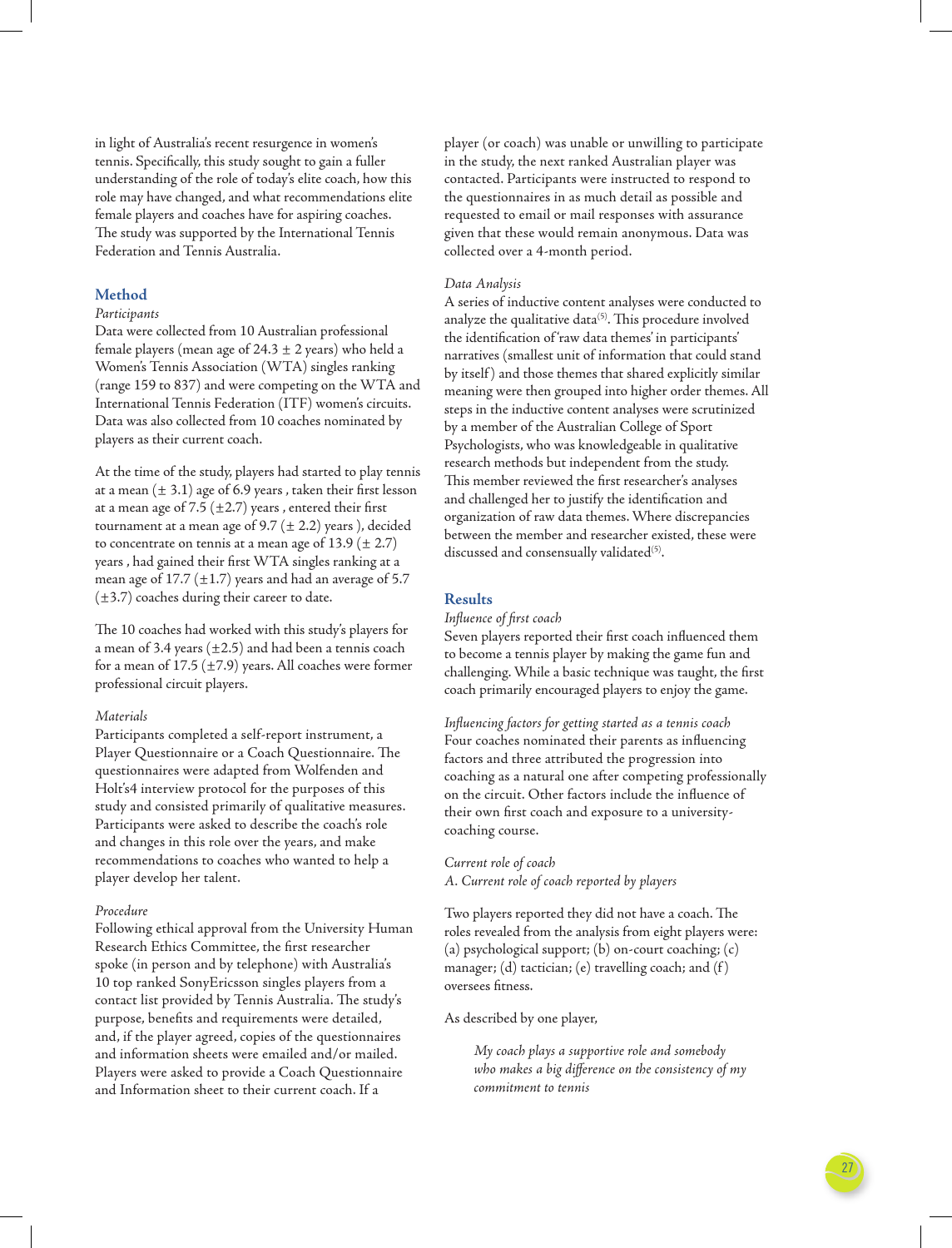#### *B. Current role of coach reported by coaches*

Six key roles were revealed from the analysis: (a) psychological support; (b) on-court coaching; (c) manager; (d) travelling coach; (e) oversees fitness; and (f) oversees nutrition program.

As described by one coach,

*My role covers all areas required as a coach (technical,*  tactical, mental and physical). The player has a *separate physical trainer who writes the program, and I assist in making sure the sessions are completed often by doing the sessions with the player. My role also involves project managing the player's schedule, tournaments, periodisation, sponsorship, friend on the road and mentor in life*

*Changes in coach's role A. Changes in coach's role reported by players*

Players reported changes from a technical role to one of facilitator and allowing the player to take responsibility. As articulated by one player,

*Coach before was more controlling, made decisions,* 

*now I make choices. Coach now plays more of a facilitator role* 

#### *B. Changes in coach's role reported by coaches*

Three coaches reported that their roles had not changed as they had only been with the study's player for a limited period. Seven coaches reported key changes were to move from developing technique to focus more on tactical, psychological and mentoring support as well as developing a player's clay court game. As articulated by one coach,

*My role went from being very technical to evolving into more of a tactical and psychological role. I think when the athlete is young the coach is the main driver of the athlete's program, as the athlete matures the roles reverse allowing the athlete to drive the program. Duty of care issues become easier as they get older*

*Recommendations to coaches A. Recommendations to coaches made by players*

Players were asked what suggestions they had for coaches who want to help a player develop her talents. Key recommendations are listed in Table 1 together with a representative quote.

#### **Table 1 Key Recommendations to Coaches from Players**

| <b>Recommendation</b>            | <b>Representative Quote</b>                                               |
|----------------------------------|---------------------------------------------------------------------------|
| Provide Support                  | Always be encouraging and stick with the player through the bad times     |
| Take Player-centered Approach    | Treat player as an individual                                             |
| <b>Be Committed</b>              | Be willing to work more than 20 weeks a year consistently with player     |
| Be Effective Communicator        | Listen to the player and make it 2-way learning                           |
| Teach Range of Skills            | Realize player needs more than physical teach                             |
| Take Care with Coaching Approach | Make it fun and allow player to learn on her own to develop her strengths |
| <b>Plan Lessons</b>              | Construct good sessions that have a goal                                  |
| <b>Be Visionary</b>              | 'Think outside the square' with the big picture in mind                   |

*B. Recommendations made to coaches by this study's coaches*

Coaches were asked what suggestions they had for

coaches who want to help a player develop her talents. Key recommendations are listed in Table 2 together with a representative quote.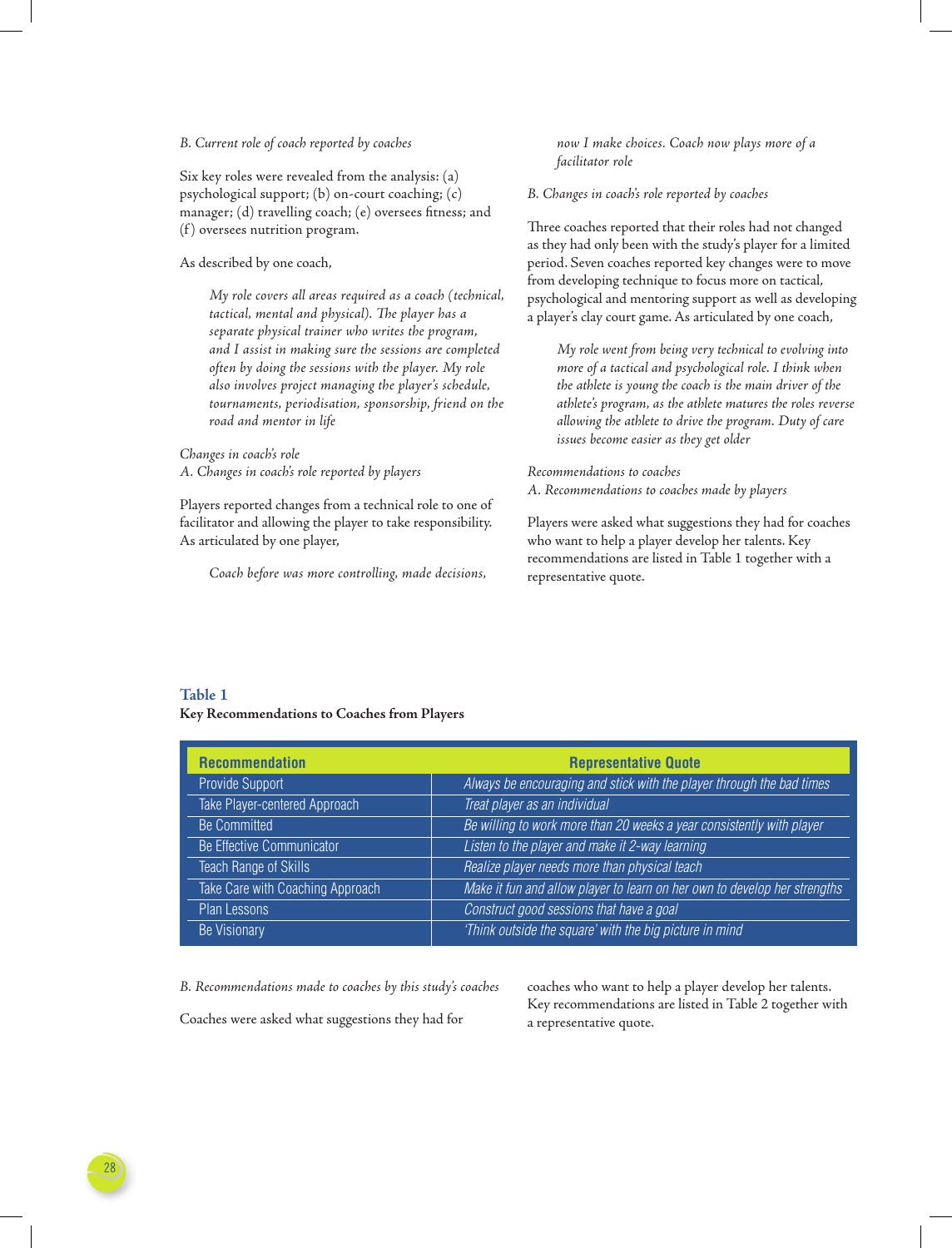## **Table 2 Key Recommendations to Coaches from this Study's Coaches**

| <b>Recommendation</b>                             | <b>Representative Quote</b>                                    |
|---------------------------------------------------|----------------------------------------------------------------|
| Adopt Coaching Philosophy and Guiding Principles: |                                                                |
| • Solution-focused                                | Empower player to compete                                      |
| • Player-centered                                 | Involve player in all parts of process and make it fun         |
| • Holistic perspective                            | Must recognize player's needs in all areas                     |
|                                                   | (on-and off-court and personal life)                           |
| • Personal perspective                            | Accept travel is tough, accept and love this -                 |
|                                                   | take time out for yourself on the road                         |
| <b>Attend to Coach Attributes</b>                 | Always be honest, responsible, accountable,                    |
|                                                   | fair and have a laugh at yourself                              |
| Attend to Program Management:                     |                                                                |
| • Planning                                        | Need for periodised plans                                      |
| • Conduct                                         | Lots of simulated game practice                                |
| • Monitoring                                      | Be aware of body changes, weight increase and growing pains    |
| Be an Effective Communicator                      | Need clear and concise lines of communication                  |
| Make Clear Coaching Arrangements                  | Be clear on your payment structure and payment frequency       |
| <b>Understand your Role</b>                       | Realize you are doing the most difficult undertaking with very |
|                                                   | little chance of major professional success                    |

### **Discussion**

This study extends the knowledge base of the role of the coach with a sport- and gender-specific examination of Australian professional female tennis players and their coaches. The study's findings highlight the multifacet skills and tasks required of today's coach in elite women's tennis. No longer can a coach be just an expert in teaching technique or strategy but rather an allembracing repertoire of skills is required to address the demands of top competition and travel. Further, the study's findings highlight the importance of a playercentered and solution perspective for coaches to adopt where the player is empowered to make decisions and take responsibility.

In terms of the current roles of the coaches in this study, it is interesting to note the close correspondence between player and coach perspectives. Players and coaches reported virtually identical areas of coach responsibilities thereby suggesting a close understanding and agreement between player and coach as to the basis of their professional relationship. Such correspondence provides confidence that positive outcomes of the player-coach relationship can be achieved.

Reported changes in the coach's role are consistent with

Bloom's (1) conceptualization that as the player develops and evolves, so does the role of the coach. As identified in this study, the early coaches focus on making the sport fun and enjoyable (2) whereas coaches of a player competing on the international circuit respond to the need to be more strategic and holistic by providing strong psychological support, mentoring and counseling.

Both players and coaches in this study offered an array of recommendations for aspiring coaches of female talent. Taken collectively, the recommendations embrace the notion that today's elite coach is expected to cover a range of on- and off-court responsibilities (6) that extend to provide psychological support, fitness and coaching advice, managerial expertise and possible travel commitments with a player. This has implications for coach education programs. Clearly, a sound understanding of human behavior, emotions, cognitions and values is required by today's elite female coach. To this end, coach training course designers need to take an expansive perspective and include such topical units as business management, drug education and player safety, welfare, health and well-being. Indeed, coach training courses need to be designed to equip today's coaches with the ability to deal with the expected,